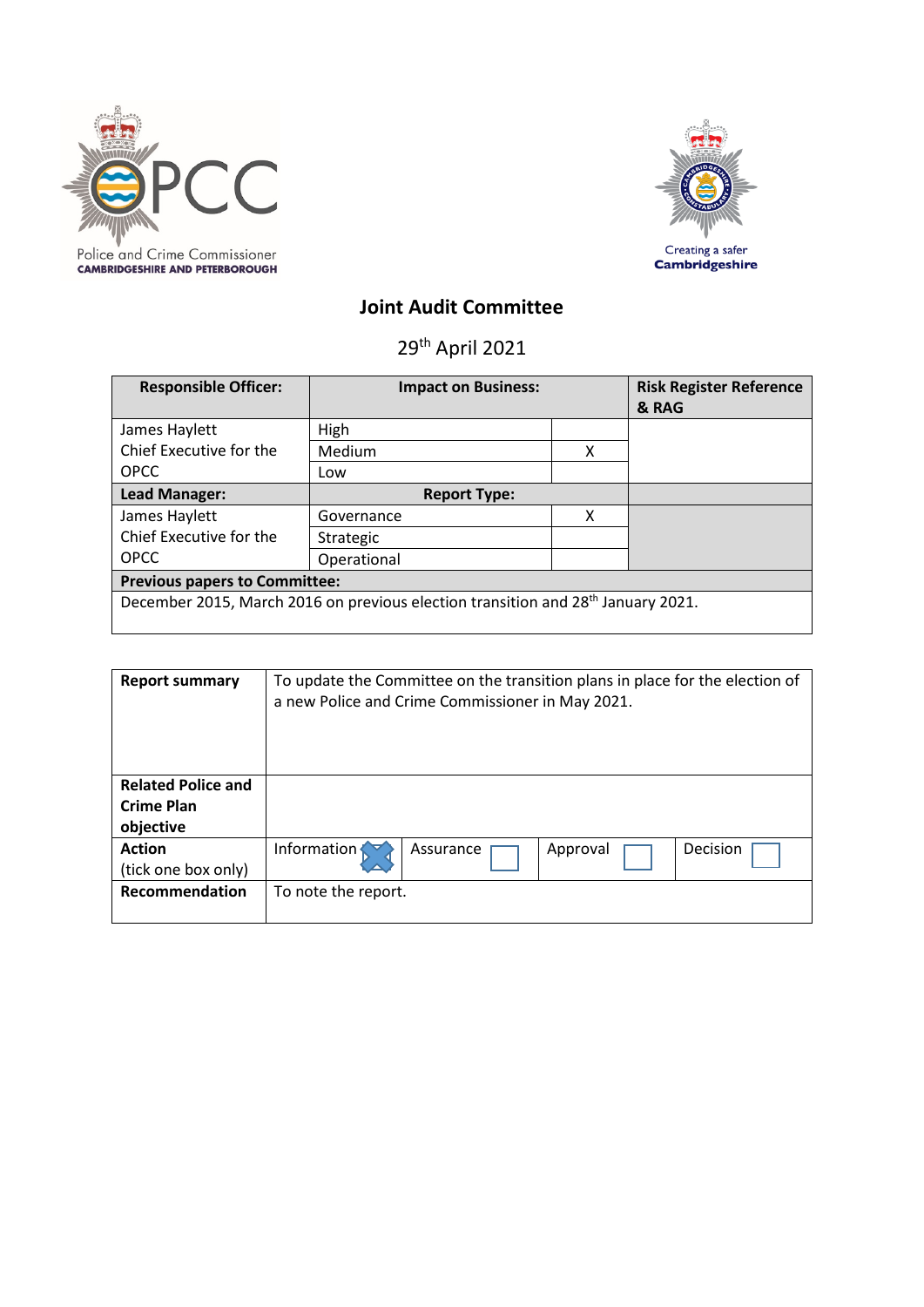# **PCC Election Transition Planning Update**

# **1. Purpose**

1.1 This report updates the Joint Audit Committee ("the Committee") on the management of risks associated with the transition between Police and Crime Commissioners leading up to and following the election in May 2021.

# **2. Background**

- 2.1 Police and Crime Commissioner elections are to be held on the 6<sup>th</sup> May 2021. The incumbent A/Police and Crime Commissioner term of office ends on the 12<sup>th</sup> May 2021, with the new Commissioner taking up office on the 13<sup>th</sup> May 2021.
- 2.2 The PCC's office (OPCC) is well-versed in managing transition, with many of the existing Senior Management Team (SMT) having led the transition following the previous election in 2016.
- 2.3 On the  $16<sup>th</sup>$  March 2021, the Government announced the outcome of the review that had been undertaken regarding the role of Police and Crime Commissioners. Overall, the recommendations made in Part 1 of the review will result in Commissioners being more accountable to the communities they serve and also strengthen and potentially extend their role. The recommendations will be implemented after the May elections; the second part of the review will also then take place. Further details of the review can be found on the link given in section 7 below.
- 2.4 The Joint Audit Committee is appointed by the Chief Constable and Commissioner and remains in existence until disbanded. The incoming Commissioner may have views on the future terms of reference and composition of the Committee and these will be reflected in due course.

#### **3. Governance**

- 3.1 As reported previously to the Committee, the OPCC has an Election Project Team which is overseeing the both the strategic and granular detail of the transition using a project management approach. The Project Team consists of the OPCC's Chief Executive, and members of the OPCC and the Constabulary. The Team has met nearly every week to track progress through the action log, and to update on any matters or emerging risks arising both internally and externally, and any policy decisions that need to be taken. This has enabled the the Chief Executive to take into account and consider any matters that require him to action in his capacity as Monitoring Officer.
- 3.2 An external Election Board has continued to meet every month. This Board oversees effective working arrangements for the transition from the current A/PCC through to the election. The Membership of this Board includes the Chief Executive, members of the OPCC and the Constabulary, and the Police Area Returning Officer (PARO). The Board has considered risks and emerging issues and actively monitors progress against actions. Again, it provides an opportunity for the Monitoring Officer to consider any matters.
- 3.3 The OPCC Senior Management Team and the wider OPCC Team are kept updated on a regular basis regarding progress on election planning and any emerging risks and issues.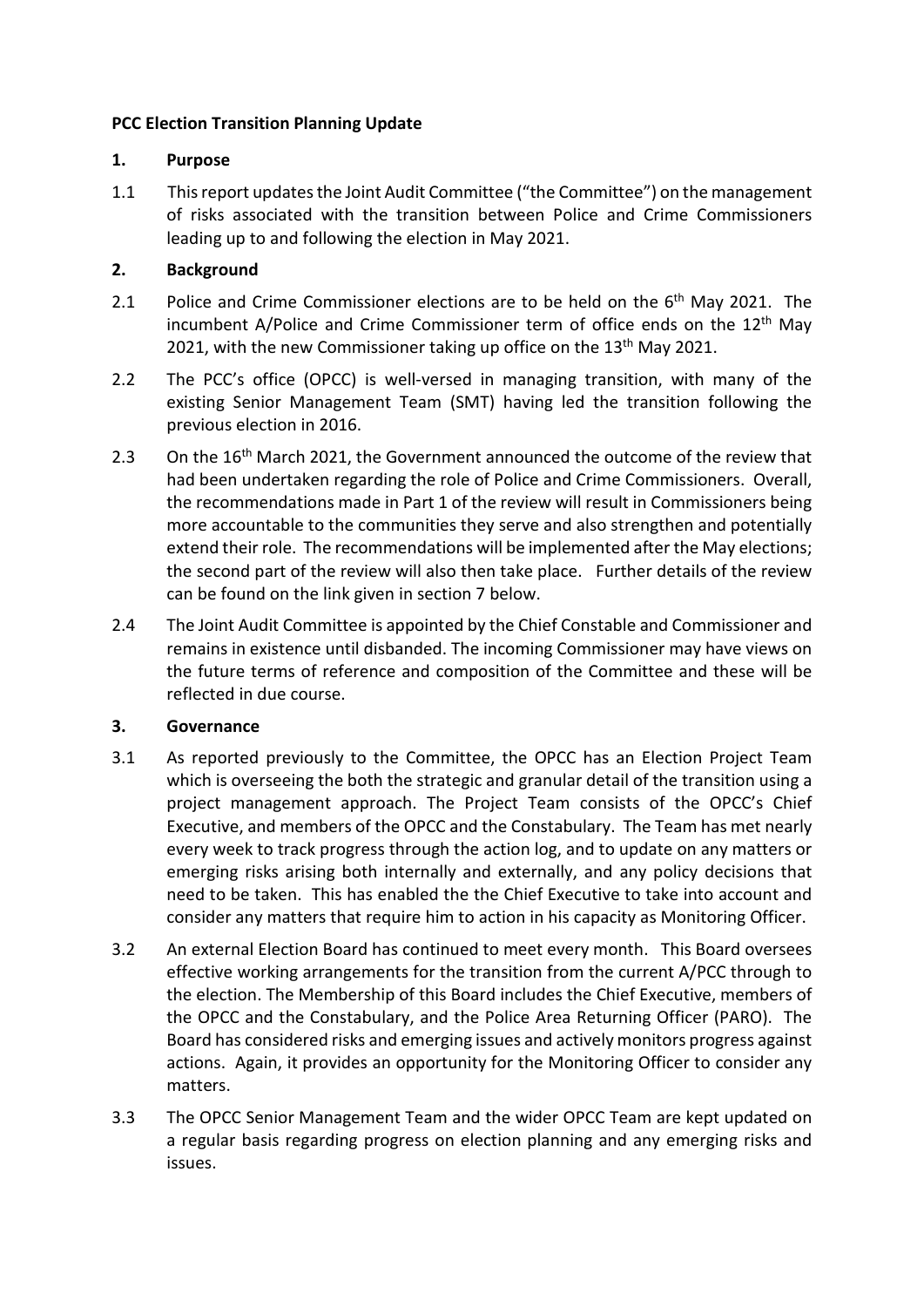#### **4. Risk Management**

- 4.1 Risk management is embedded into both the work of the Constabulary and that of the OPCC on an ongoing and continuous basis. Risks are captured and reviewed in the Joint Strategic Risk Register.
- 4.2 As mentioned above, an Election Project Plan has been developed, which manages risks and issues, amongst other matters relating to the transition between the A/PCC and the new Commissioner. This aims to manage 'the manageable' in terms of what is required including workstreams relating to statutory requirements, communications, engagement with potential and declared candidates, organisational readiness, and governance.
- 4.3 This Plan and the staff responsible for delivery of the workstreams have put the groundwork in place to facilitate and enable the key relationship between the new Commissioner and the Chief Constable to be as effective as possible. Nonetheless, it was thought appropriate to identify a new potential risk on the Joint Strategic Risk Register regarding this change in personnel in case of a lack of understanding of respective roles and responsibilities. This should be seen as good strategic risk management at a time of transition, and not a reflection on the actual people potentially involved at that point of transition or thereafter. The risk is identified on the Risk Register at SR3.6 as follows:

*There is a risk that the Commissioner and Chief Constable fail to work together effectively.*

- 4.4 Robust Controls and Controls Assurance are captured in SR3.6, one of which includes the Election Plan.
- 4.5 One key principle of election planning, which runs through and is embedded into the Election Plan itself, is the need for transparency, accessibility, and parity to all candidates regardless of their status at any one time (i.e. prospective, nominated, or declared) throughout. Therefore, the OPCC created a dedicated web page for candidates which provides a vast amount of information regarding the election, guidance for candidates, signposting to useful websites for further information, and an Election Protocol. This website has been updated regularly.
- 4.6 In March 2021 the Chief Executive gave a presentation to candidates (who the OPCC were aware of at the time) on the governance framework required for a Commissioner and their office; the Chair of the Police and Crime Panel also provided input into this session. The Chief Constable also gave a presentation on the work of the Constabulary. These presentations, along with anonymised questions and answers from those sessions were published on the OPCC's website.
- 4.7 As the OPCC and Cambridgeshire Constabulary remain politically independent at all times, the Election Protocol is a key document for both bodies, and for candidates. The aim of this document is to provide some overarching guidelines and principles along with sources of advice in order to maintain transparency and equality throughout. This document, and the principles within, enables the management of risk, in particular by putting safeguards in place to avoid allegations of bias. This document has been shared internally with the Constabulary's officers and staff, OPCC staff, and is published on the OPCC's website.